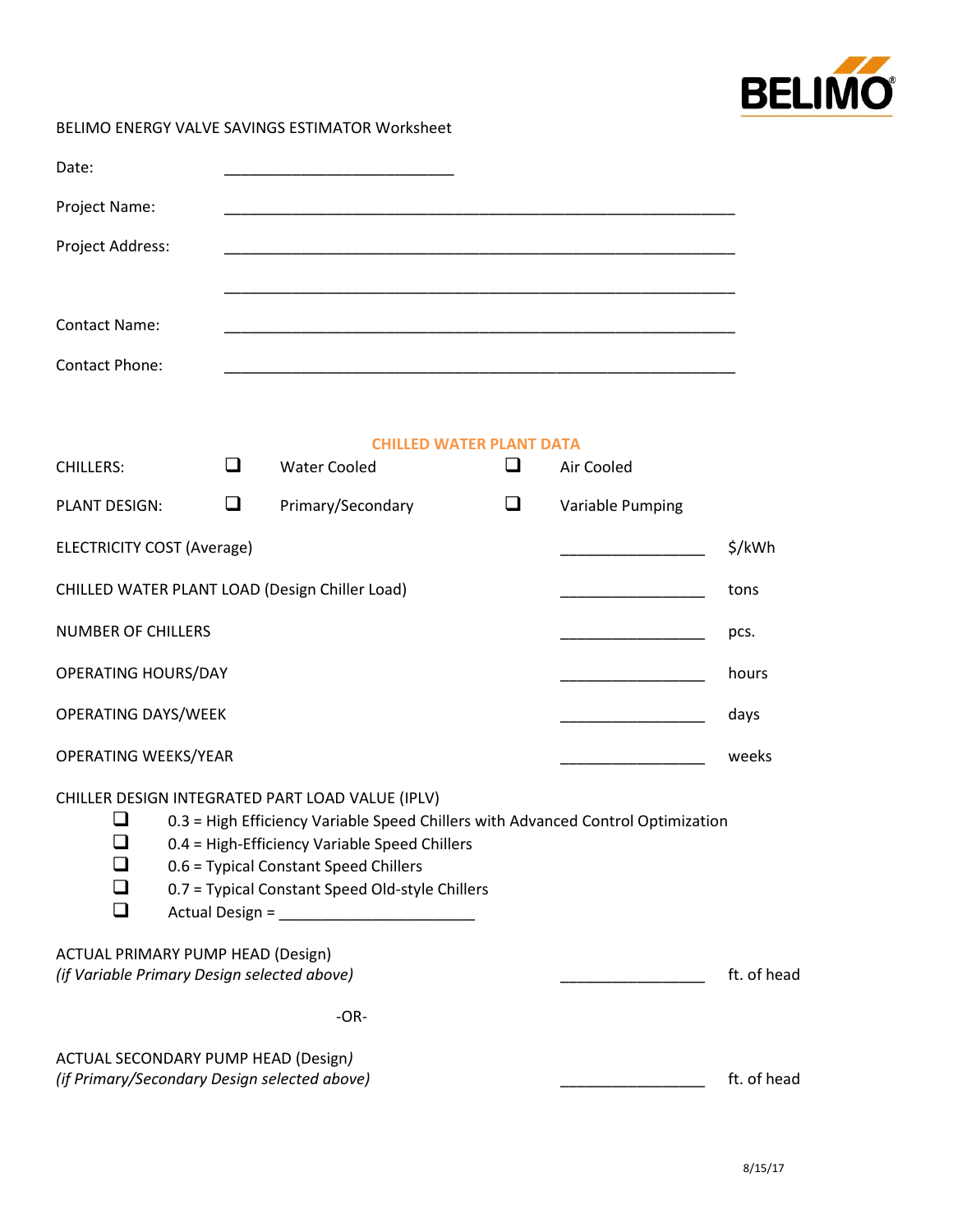

| PUMP, VFD, MOTOR EFFICIENCY (Avg)                                                                                                                                                                                                                                                                                                                       | %       |
|---------------------------------------------------------------------------------------------------------------------------------------------------------------------------------------------------------------------------------------------------------------------------------------------------------------------------------------------------------|---------|
| [Note: For conventional pumps based on static pressure sensor(s) use the lowest possible pump head at part load<br>conditions. If pump(s) are controlled based on actual load, use the minimum pump head value.]                                                                                                                                        |         |
| DESIGN DELTA OF DISTRIBUTION SYSTEM                                                                                                                                                                                                                                                                                                                     | °F      |
| <b>ACTUAL DELTA T (Prior to Energy Valve Installation)</b>                                                                                                                                                                                                                                                                                              | °F      |
| FUTURE DELTA T (Energy Valve Delta T Manager Setting)                                                                                                                                                                                                                                                                                                   | °F      |
| <b>OTHER SAVINGS TO CONSIDER (if unknown leave blank)</b>                                                                                                                                                                                                                                                                                               |         |
| COOLING TOWER WATER treatment chemicals savings                                                                                                                                                                                                                                                                                                         | \$/Year |
| (Enter the estimated water treatment savings if water cooled system. A rough estimate could be \$300 per cooling tower<br>per year. Enter \$0 for air-cooled chiller systems.)                                                                                                                                                                          |         |
| REDUCED NUMBER OF LAG CHILLERS, extending life of chillers, pumps                                                                                                                                                                                                                                                                                       | \$/Year |
| (Increasing the Delta T allows the lag chillers to run less hours of operation. This can extend the useful life of the chillers<br>and corresponding pumps, extending the date when an expensive chiller replacement is necessary. The net present value<br>(NPV) depends upon the replacement cost, age, and remaining life of the existing chillers.) |         |
| ALLOWING ADDITIONAL COOLING LOADS (GPM) to be added w/out                                                                                                                                                                                                                                                                                               |         |
| upsizing distribution pumps                                                                                                                                                                                                                                                                                                                             | \$/Year |
| (Increasing the Delta T allows less water flow in the distribution loop and full and part load conditions. This can allow<br>additional loads to be added to the secondary loop without having to replace expensive distribution pumps. The value<br>will depend upon the cost of replacing pumps.)                                                     |         |
| <b>FINANCIALS</b>                                                                                                                                                                                                                                                                                                                                       |         |
| <b>INCREMENTAL INVESTMENT FOR ENERGY VALVES</b>                                                                                                                                                                                                                                                                                                         | \$      |
| (Enter the incremental costs for Energy Valves over conventional control valves such as balancing valves, circuit setters,<br>and labor to install and balance. If there are new valves installed in the plant that will be replaced by Energy Valves, the<br>whole replacement costs have to be considered.)                                           |         |
| DISCOUNT RATE (default 10)                                                                                                                                                                                                                                                                                                                              | %       |
| (This depends on the finance instrument of the investment. If the project is financed by a mortgage with an interest rate<br>of 4%, then enter 4. Alternatively, it could be financed by a bank loan or simply by cash that's on an organizations<br>balance sheet. Some companies are using a so called internal Hurdle Rate.)                         |         |
|                                                                                                                                                                                                                                                                                                                                                         |         |
| ANNUAL INFLATION RATE ON ENERGY COSTS (default 3)                                                                                                                                                                                                                                                                                                       | %       |
| (This is the inflation rate that is predicted for the cost of electricity. Some forecasts predict this to between 3 and 4%<br>annually, over the next decade.)                                                                                                                                                                                          |         |